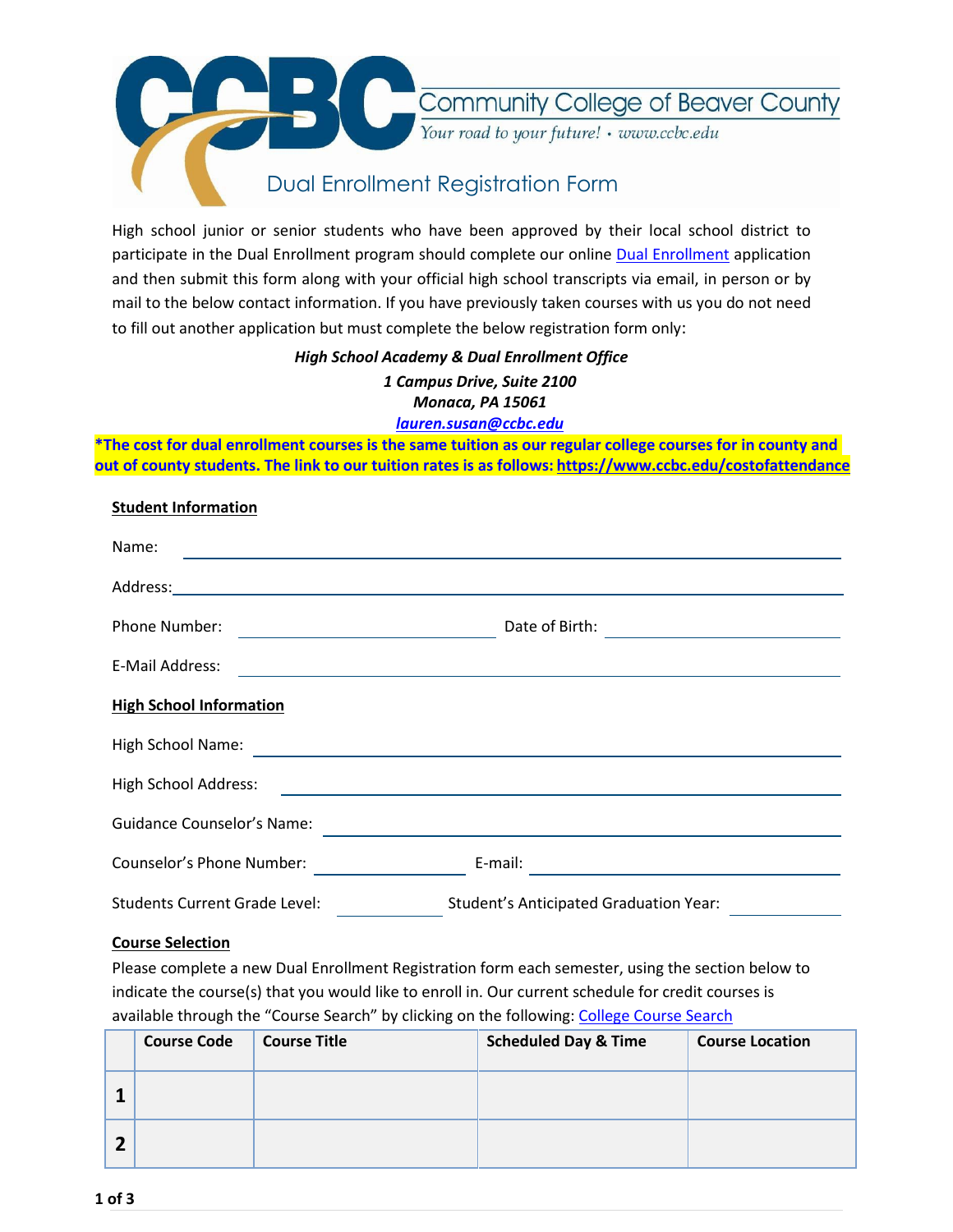

Community College of Beaver County Your road to your future! • www.ccbc.edu

## Dual Enrollment Registration Form

#### **High School Authorization (Signature is required)**

I approve the course(s) selected and verify that this student has demonstrated adequate academic preparation and the ability to benefit from advanced scholastic course work. I hereby grant permission for this student to enroll in the Dual Enrollment Program at Community College of Beaver County.

Signature of High School Principal or Guidance Counselor **Date** Date

#### **Parent / Guardian Authorization (Signature is required)**

I have reviewed the Dual Enrollment Registration form and approve of my child enrolling in the course(s) stated above. I understand that transportation to and from Community College of Beaver County will not be provided. Furthermore, I understand that my child will be expected to adhere to all student and academic policies of CCBC, including those policies related to dual enrollment and withdrawing from a course. I have been advised if my child withdraws from a course, I will be responsible for the cost of tuition as determined by the college.

Signature of Parent or Legal Guardian Date Date of Parent or Legal Guardian Date

### **Student Certification (Signature is required)**

I certify that the above information is complete and accurate. I understand that I am responsible for requesting that my high school forward my official transcript to the college.

I authorize Community College of Beaver County to release any information, including grades, evaluations, and transcripts to the high school named above at any time throughout the enrollment period. I also authorize representatives from the college, including my professor, to discuss course progress with high school officials and/or my parent/guardian at any time. I understand that I will be expected to adhere to all student and academic policies of CCBC, including those policies related to dual enrollment and withdrawing from a course. I have been advised if I withdraw from a course, I will be responsible for the cost of tuition as determined by the college.

Signature of Student Date Communications and Date Date Date Date Date Date